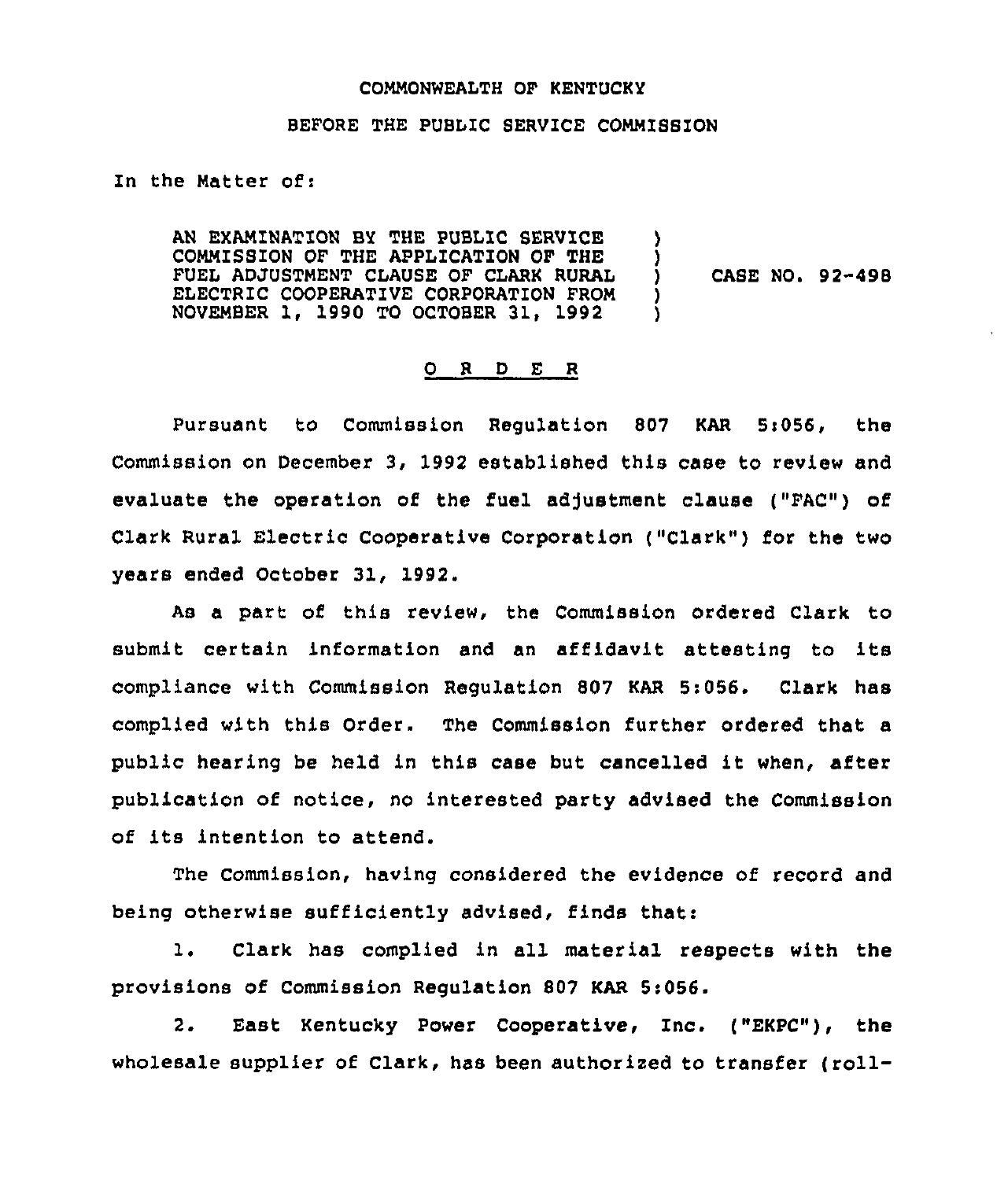in) <sup>a</sup> .31 mills per Kwh decrease in its base fuel cost to its base rates.'.

 $3.$ Clark should be authorised to transfer (roll-in) a 0.34 mills per Kwh decrease in its base fuel costs to its base rates to reflect, as adjusted for line loss, the transfer of a 0.31 mills per Kwh decrease in EKPC's base rates and this can heat be accomplished by a negative energy adder to each Kwh sold.

4. The rates and charges in Appendix A, attached hereto and incorporated herein, are fair, just, and reasonable, and reflect the transfer of fuel costs from the FAC to the base rate.

IT IS THEREFORE OROERED thati

1. The charges and credits applied by Clark through the FAC for the period fram November 1, 1990 to October 31, 1992 be and they hereby are approved.

2. Clark be and it hereby is authorised to transfer to base rates those fuel costs {as adjusted for line-loss) rolled-in by EKPC from its FAC to its base rates.

3. The rates in Appendix <sup>A</sup> are approved for service rendered by Clark on and after Nay 1, 1993.

4. Within 30 days of the date of this Order, Clark shall file with the Commission revised tariff sheets setting out the rates approved herein.

 $\mathbf{1}$ Case No. 92-491, An Examination by the Public Service Commission of the Application of the Fuel Adjustment Clause of East Kentucky Power Cooperative, Inc. From November 1, 1990 to October 31, 1992.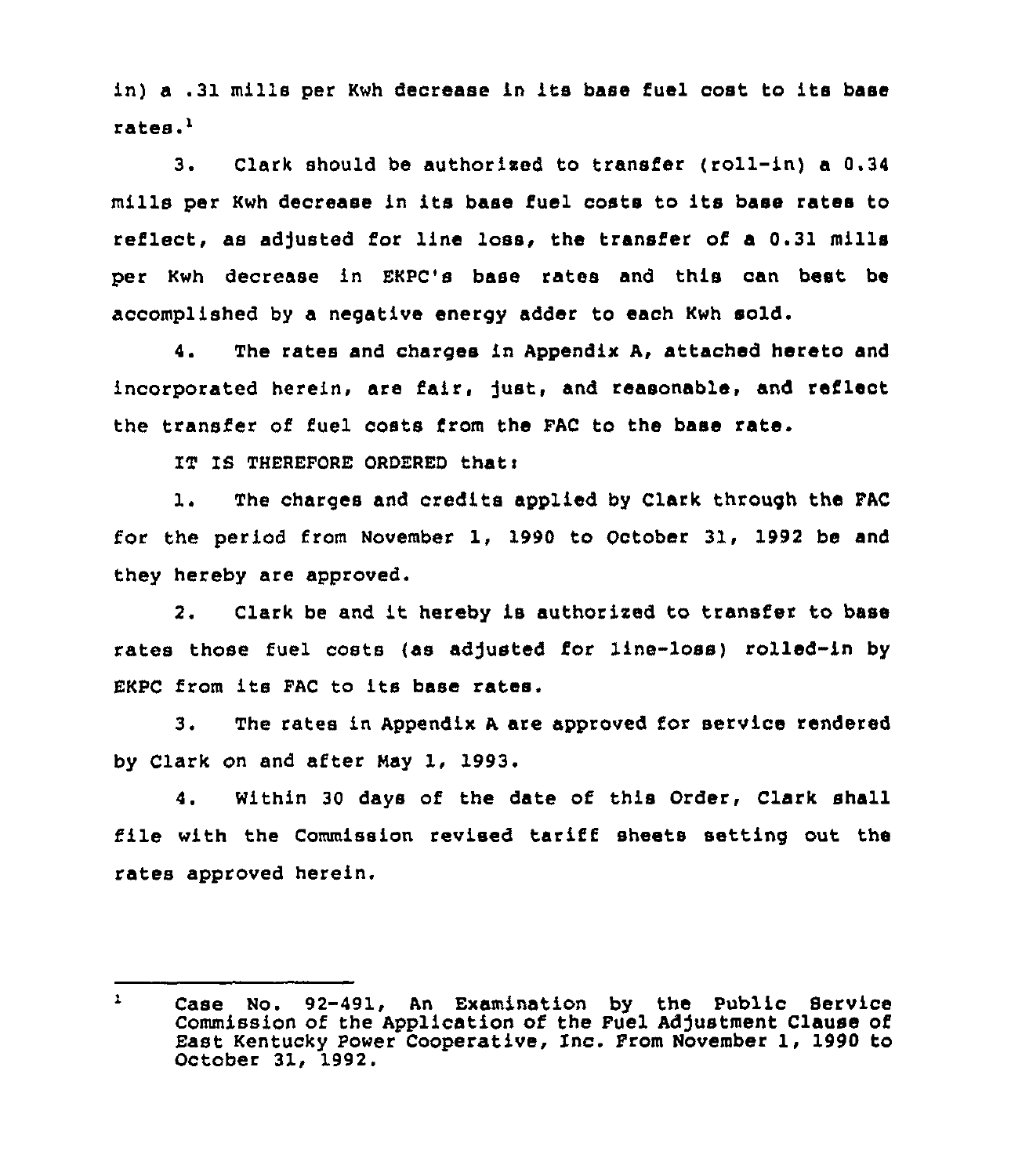Done at Frankfort, Kentucky, this 5th day of April, 1993.

J.

PUBLIC SERVICE COMMISSION

Chairman 20 Vice Chairman Reduction N

ATTEST:

<u>illa</u> Execut1ve Director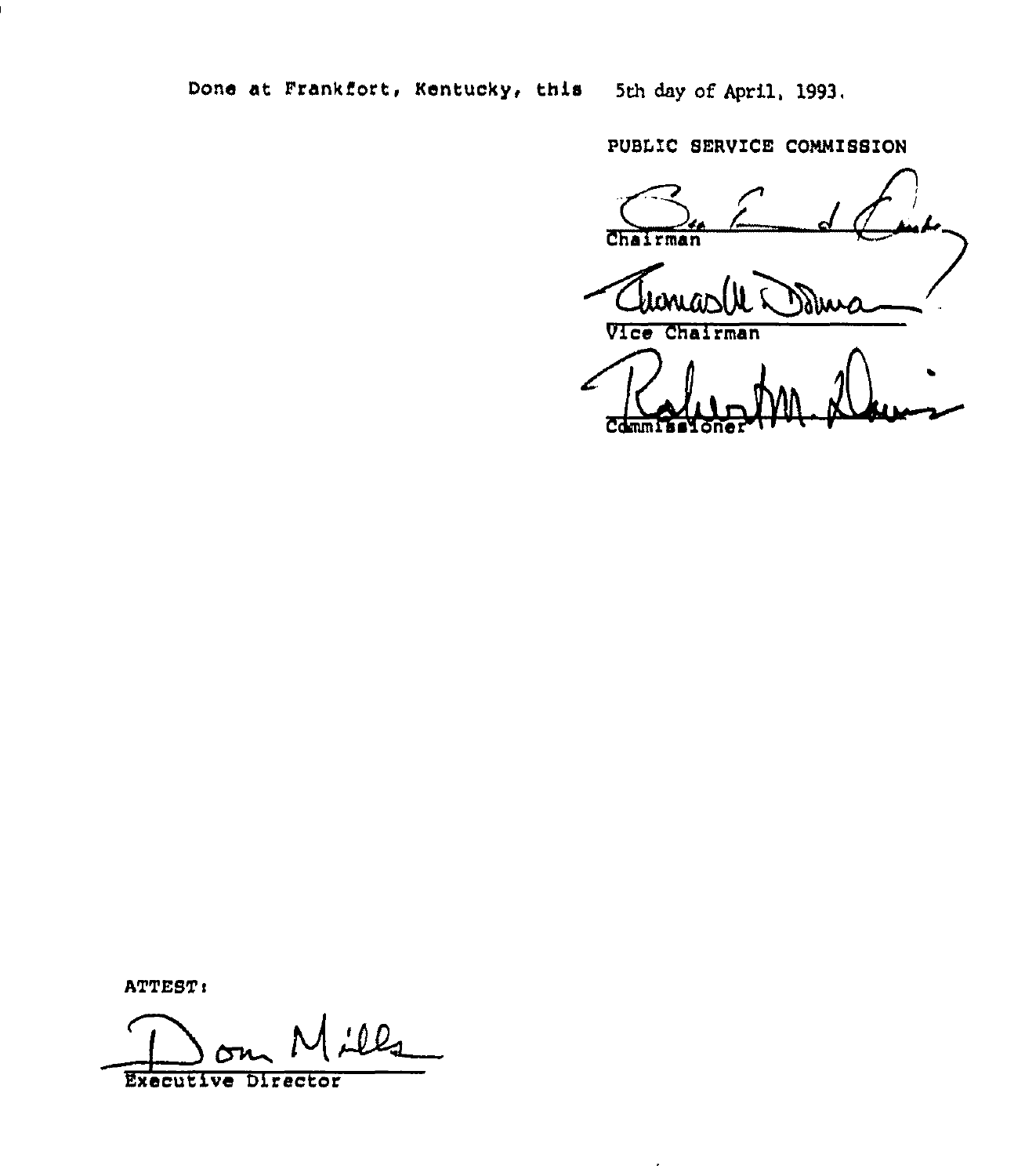# APPENDIX A

APPENDIX TO AN ORDER OF THE KENTUCKY PUBLIC SERVICE COMMISSION ZN CASE NO. 92-498 DATED April 5, 1993

The following rates and charges are prescribed for the customers in the area served by Clark Rural Electric Cooperative Corporation. All other rates and charges not specifically mentioned herein shall remain the same as those in effect under authority of this Commission prior to the effective date of this Order.

#### SCHEDULE R RESIDENTIAL

| <b>Rates:</b> |                             |                  |           |
|---------------|-----------------------------|------------------|-----------|
|               | First 25 KWH (Minimum Bill) | S4.88            | Per Month |
| Next 575 KWH  |                             | $.07015$ Per KWH |           |
| Over 600 KWH  |                             | .05604 Per KWH   |           |

## Minimum Charge:

The minimum monthly charge shall be \$4.88.

### SCHEDULE <sup>R</sup> T-0-D RESIDENTIAL T-0-D

## Monthly Rates:

| On-Peak Rate:  |  | Under 600 KWH Per Month<br>Over 600 KWH Per Month | $$.07015$ Per KWH<br>$.05604$ Per KWH |  |
|----------------|--|---------------------------------------------------|---------------------------------------|--|
| Off-Peak Rate: |  |                                                   |                                       |  |
|                |  | Under 600 KWH Per Month                           | $.03989$ Per KWH                      |  |
|                |  | Over 600 KWH Per Month                            | .03142 Per KWH                        |  |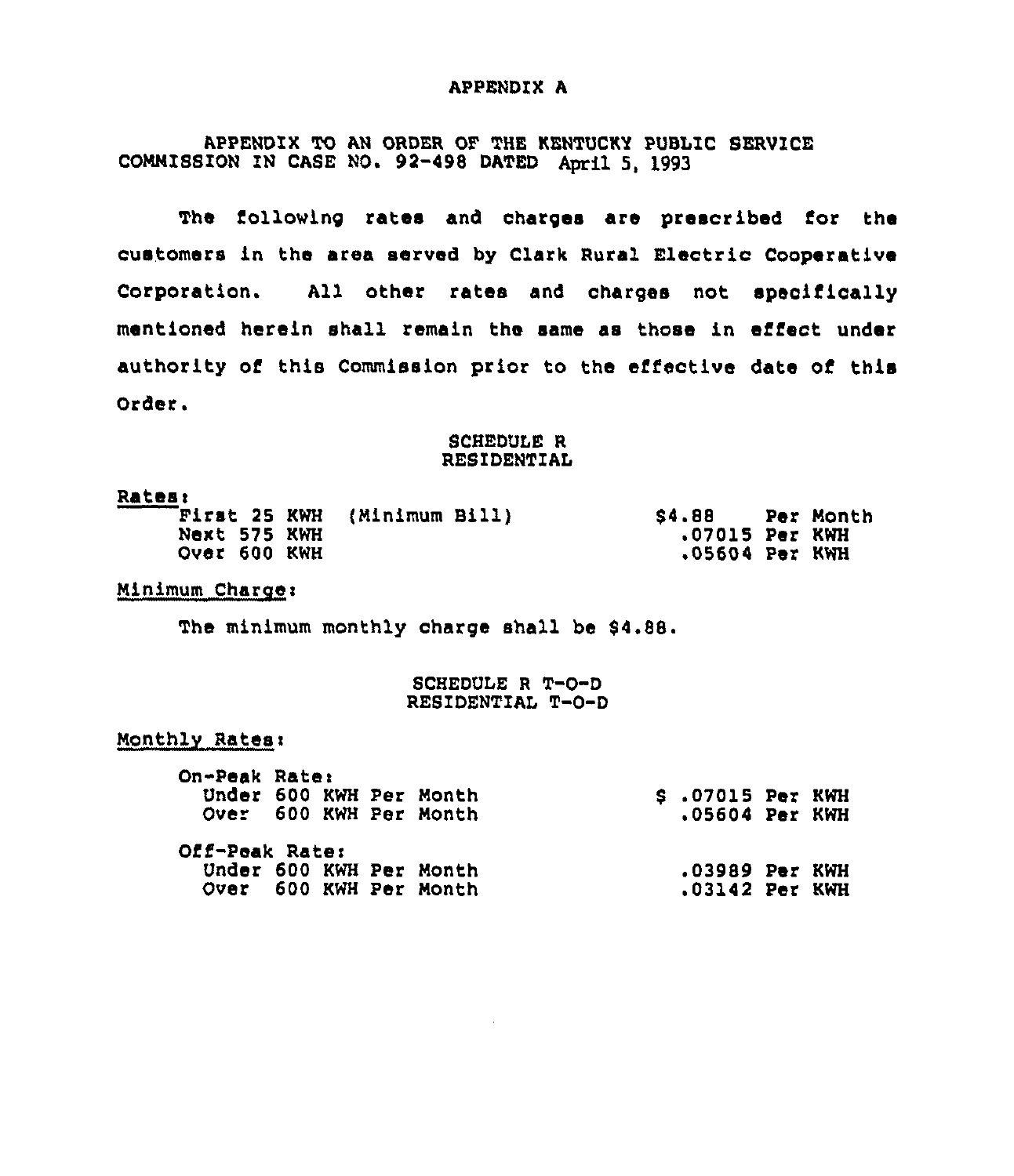# SCHEDULE <sup>A</sup> 4 8 GENERAL POWER SERVICE

## Ratesi

|       | Energy Charge |                    | Less Than<br>10 KW Demand | в<br>More Than<br>10 KW Demand |
|-------|---------------|--------------------|---------------------------|--------------------------------|
| First |               | 80 KWH (Min. Bill) | \$10.71                   | \$10.30                        |
| Next  |               | 20 KWH Per KWH     | .13147                    | .12622                         |
| Next  |               | 900 KWH Per KWH    | .07615                    | .07281                         |
| Next  |               | 1,000 KWH Per KWH  | .06881                    | .06571                         |
| Over  |               | 2,000 KWH Per KWH  | .06168                    | .05881                         |

# Ninimum Monthlv Charge

The minimum monthly charge shall be \$10.71 for single-phase service and \$32.19 for three-phase service.

# Minimum Annual Charge for Seasonal Service

Consumers requiring service only during certain seasons of the year shall be billed under the above schedule plus 25 percent and the minimum monthly charge shall not apply. There shall be a<br>minimum annual charge sufficient to assure adequate compensation for the facilities installed to serve the consumer, but in no case, less than \$128.52 per year for single-phase service and \$386.28 per year for three-phase service.

#### SCHEDULE E PUSIIC FACILITIE8

#### Rates:

|  | First 25 KWH (Minimum Bill) | S4.95 Per Month |  |
|--|-----------------------------|-----------------|--|
|  | Next 975 KWH Per KWH        | .08025 Per KWH  |  |
|  | Over 1,000 KWH Per KWH      | .06207 Per KWH  |  |

#### Minimum Chargei

The minimum monthly charge shall be \$4.95.

## SCHEDULE T STREET LIGHTING 8ERVICE

# Base Rate Per Lamp Per Year:

| 200 Watt | \$60.07 |
|----------|---------|
| 300 Watt | 77.07   |
| 400 Watt | 115.95  |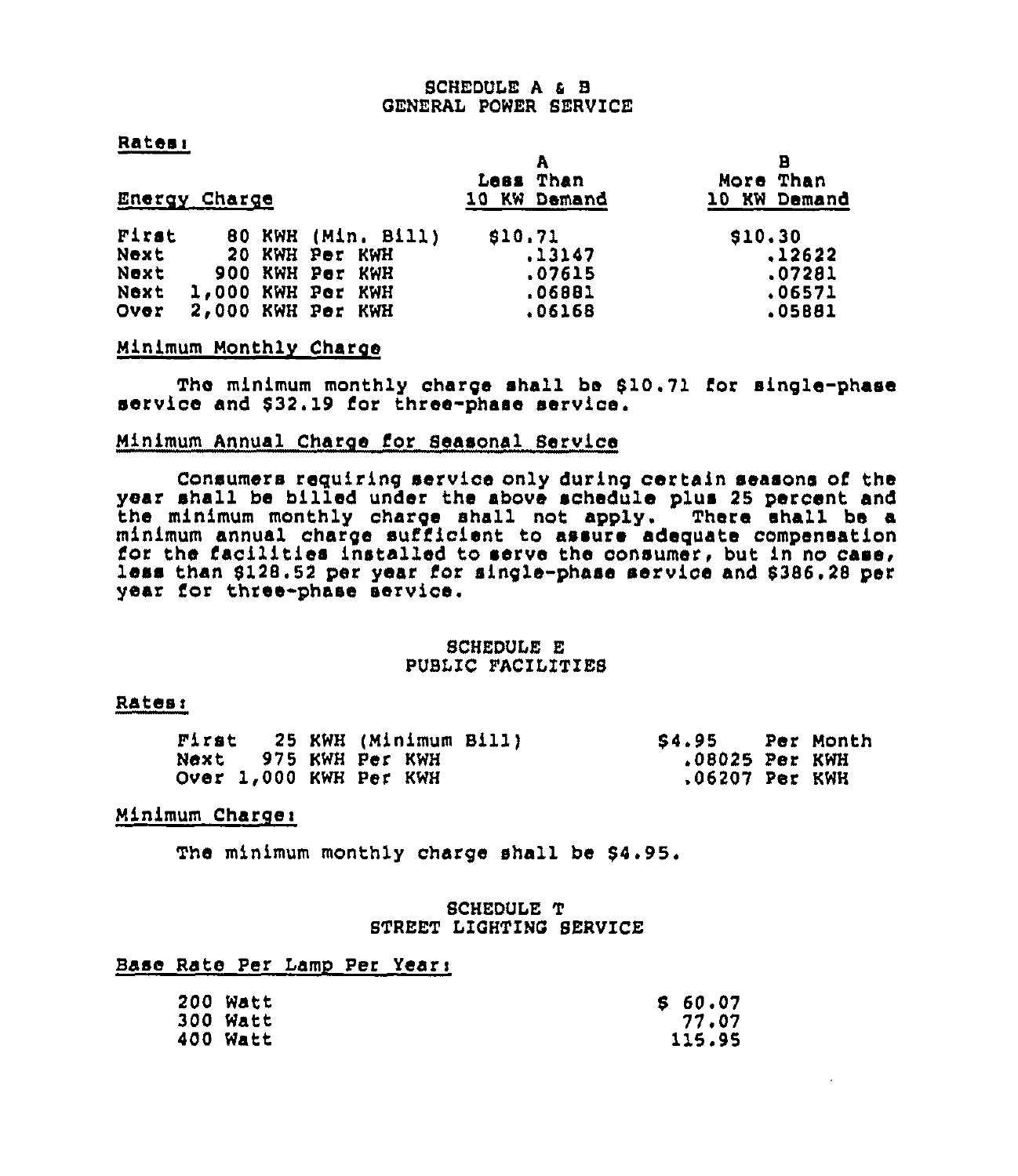# SCHEDULE L GENERAL POWER SERVICE

# Ratesi

# Energv Charge

| First 50 KWH of Billing Demand |  |  |  |                                     | .05841 Per KWH   |  |
|--------------------------------|--|--|--|-------------------------------------|------------------|--|
| Next 100 KWH of Billing Demand |  |  |  |                                     | $.04620$ Per KWH |  |
|                                |  |  |  | All Remaining KWH of Billing Demand | $.03995$ Per KWH |  |

## SCHEDULE M

#### Rates:

# Energv Charge

| First 100,000 KWH Per Month  |  | .04726 Per KWH |  |
|------------------------------|--|----------------|--|
| Next 900,000 KWH Per Month   |  | .03272 Per KWH |  |
| Over 1,000,000 KWH Per Month |  | .02807 Per KWH |  |

#### SCHEDULE P

## Ratesi

# Energv Charge

| First 3,500 KWH      | .05371 Per KWH   |  |
|----------------------|------------------|--|
| Next 6,500 KWH       | .04402 Per KWH   |  |
| Next 140,000 KWH     | .03913 Per KWH   |  |
| Next 200,000 KWH     | .03615 Per KWH   |  |
| Next 400,000 KWH     | $.03519$ Per KWH |  |
| Next 550,000 KWH     | .03395 Per KWH   |  |
| All Remaining Energy | .03222 Per KWH   |  |

# SCHEDULE S OUTDOOR LIGHTING - SECURITY LIGHTS

# Rate Per Light Per Months

Mercury Vapor Lamp 175 Watt 65.46 Per Month

#### SCHEDULE G

 $\sim$ 

# Rates:

| Energy Charge |                              |  |                  |  |
|---------------|------------------------------|--|------------------|--|
|               | First 100,000 KWH Per Month  |  | \$.04726 Per KWH |  |
|               | Next 900,000 KWH Per Month   |  | .03272 Per KWH   |  |
|               | Over 1,000,000 KWH Per Month |  | .02807 Per KWH   |  |